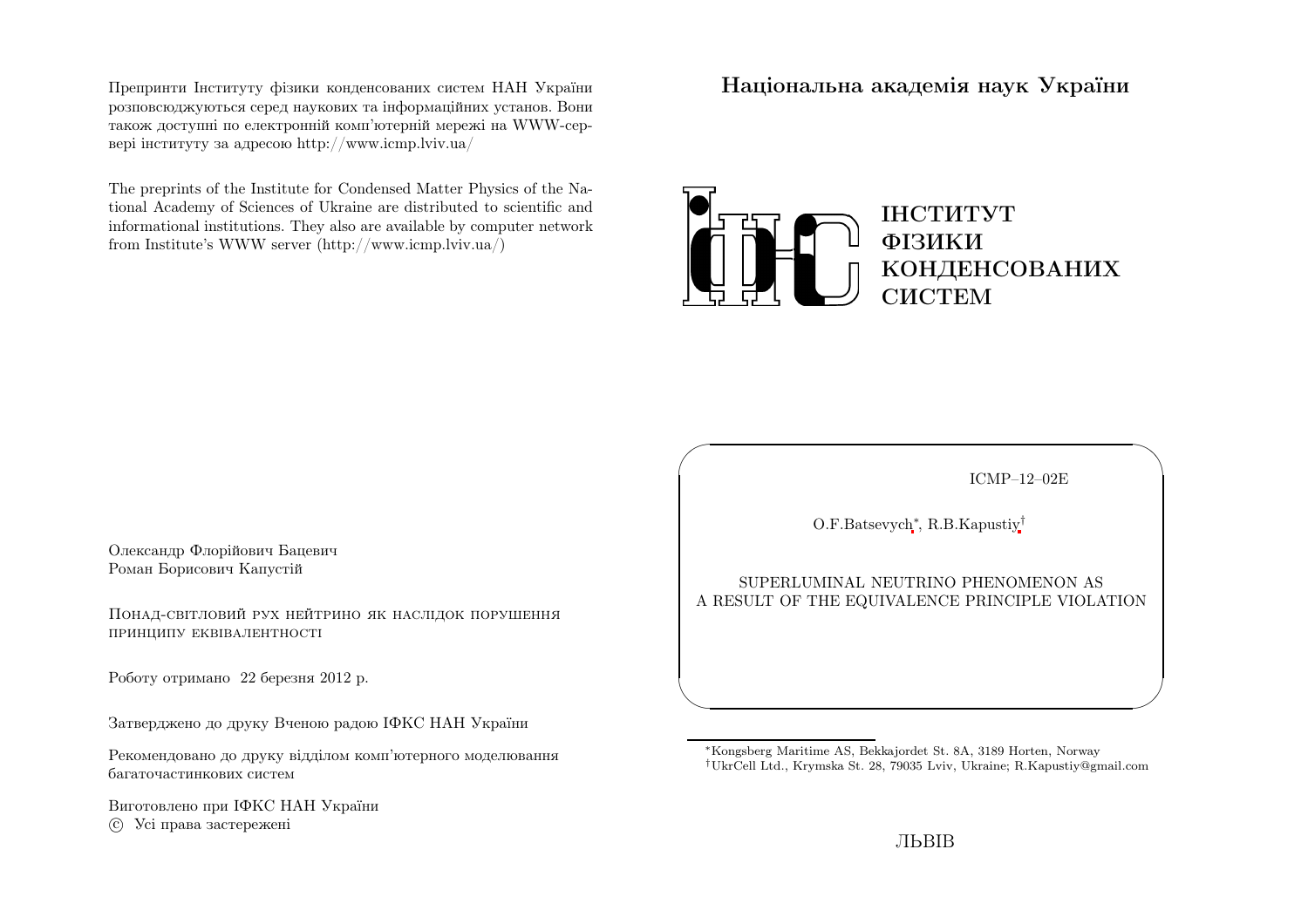**УДК:** 524.6, 53.01, 53.03, 531.1, 531.3, 531.5, 531.9, 539.1  $\mathbf{PACS:}\; 04.20.\mathrm{Cv},\, 13.15.+{\rm g},\, 98.35.-{\rm a}$ 

### Понад-свiтловий рух нейтрино як наслiдок порушенняпринципу еквiвалентностi

#### О.Ф.Бацевич, Р.Б.Капустiй

 ${\bf A}$ нотація. У даній статті показано, що понад-світловий рух нейтрино, який був виявлений <sup>у</sup> експериментах, проведених колаборацiєю OPERA, може бути пояснений вiдсутнiстю гравiтацiйної маси нейтрино, та, як наслiдок цього, вiдсутнiстю взаємодiї мiж нейтрино та гравiтацiйним полем. На основi даної гiпотези були проведен<sup>i</sup> розрахунки, результати яких повнiстю спiвпали <sup>з</sup> експериментальними даними, отриманими колаборацiєю OPERA. Також, данi розрахунки передбачають iснування анiзотропiї швидкостi руху нейтрино <sup>в</sup> залежностi вiд напрямку руху Землi вiдносно Галактики, що <sup>в</sup> подальшому дозволить провести експериментальну перевiрку викладеної гiпотези.

### Superluminal neutrino <sup>p</sup>henomenon as <sup>a</sup> result of the equivalence principle violation

### O.F.Batsevych, R.B.Kapustiy

Abstract. In this paper it is shown that recently detected superluminal neutrino motion can be explained by the absence of gravitational mass of neutrino, and as <sup>a</sup> result, an absence of its interaction with <sup>a</sup> gravitational field. The results theoretically predicted in this paper are in full agreement with the experimental data obtained by OPERA collaboration. The conducted calculations also predict significant anisotropy of the neutrino velocity measurement depending on the direction of the Earth's motion relative to the Galaxy, which allows validation of the obtainedresults.

Подається <sup>в</sup> Journal of Physics: Condensed Matter Submitted to Journal of Physics: Condensed Matter

# 1. Introduction

On September 22, <sup>2011</sup> OPERA collaboration announced the registration of light exceeding by 0.00248% by muon neutrino [\[1\]](#page-6-0). This news has been widely discussed in mass media since this <sup>p</sup>henomenon went far beyond the limits of modern scientific concepts. The response of the scientific community to this uncanny neutrino behaviour was quite sceptical – <sup>a</sup> series of articles were released where attempts were made to identify possible errors in the experiment in order to discredit the result [\[2\]](#page-6-1). However, two months after the initial announcement, on November <sup>17</sup> <sup>a</sup> new publication was released by the OPERA collaboration in which thecorrectness of the conducted experiment was confirmed once again [\[3\]](#page-6-2).

In February OPERA informed [\[4\]](#page-6-3) about two possible problems which may affect obtained results. Due to one of them neutrino velocity may be underestimated (the passage of time on the clocks between the arrival of the synchronizing signal has to be interpolated, which probably may not have been done correctly), the other one, on the contrary, may be responsible for overestimate (possible faulty connection between the GPS signal and the OPERA master clock). In this connection it should be reminded that superluminal neutrinos were registered earlier as well, eg. by MINOS collaboration in <sup>2007</sup> [\[5\]](#page-6-4), and there were no inaccuracies found in these experiments. Therefore existence of superluminal neutrinos seems quite <sup>p</sup>lausible, and most probably will be confirmed by theforthcoming OPERA experiment this year.

Numerous attempts on the field-theory level have been made during last few months to explain neutrino superluminality. Within this approac<sup>h</sup> the <sup>p</sup>henomenon is explained by neutrino interaction with artificially introduced auxiliary fields [\[6\]](#page-6-5) emanated by the Earth, or even suchconstruct as <sup>a</sup> dark matter [\[7,](#page-6-6) [8\]](#page-6-7).

However in this article we show how the <sup>p</sup>henomenon of superluminal neutrino can be explained within General theory of relativity without any additional fields and other far-fetched concepts. The only assumption which will be employed to that end is quite simple, however unobvious from the first <sup>g</sup>lance: we will assume non-equivalence of the gravitational and inertial masses of the neutrino. More precisely, we assume that gravitational mass of neutrino is equa<sup>l</sup> to zero. This means that ubiquitous equivalence principle is violated by the neutrino, allowing us toobtain predictions which coincide perfectly with the experimental data.

c Iнститут фiзики конденсованих систем <sup>2012</sup>Institute for Condensed Matter Physics <sup>2012</sup>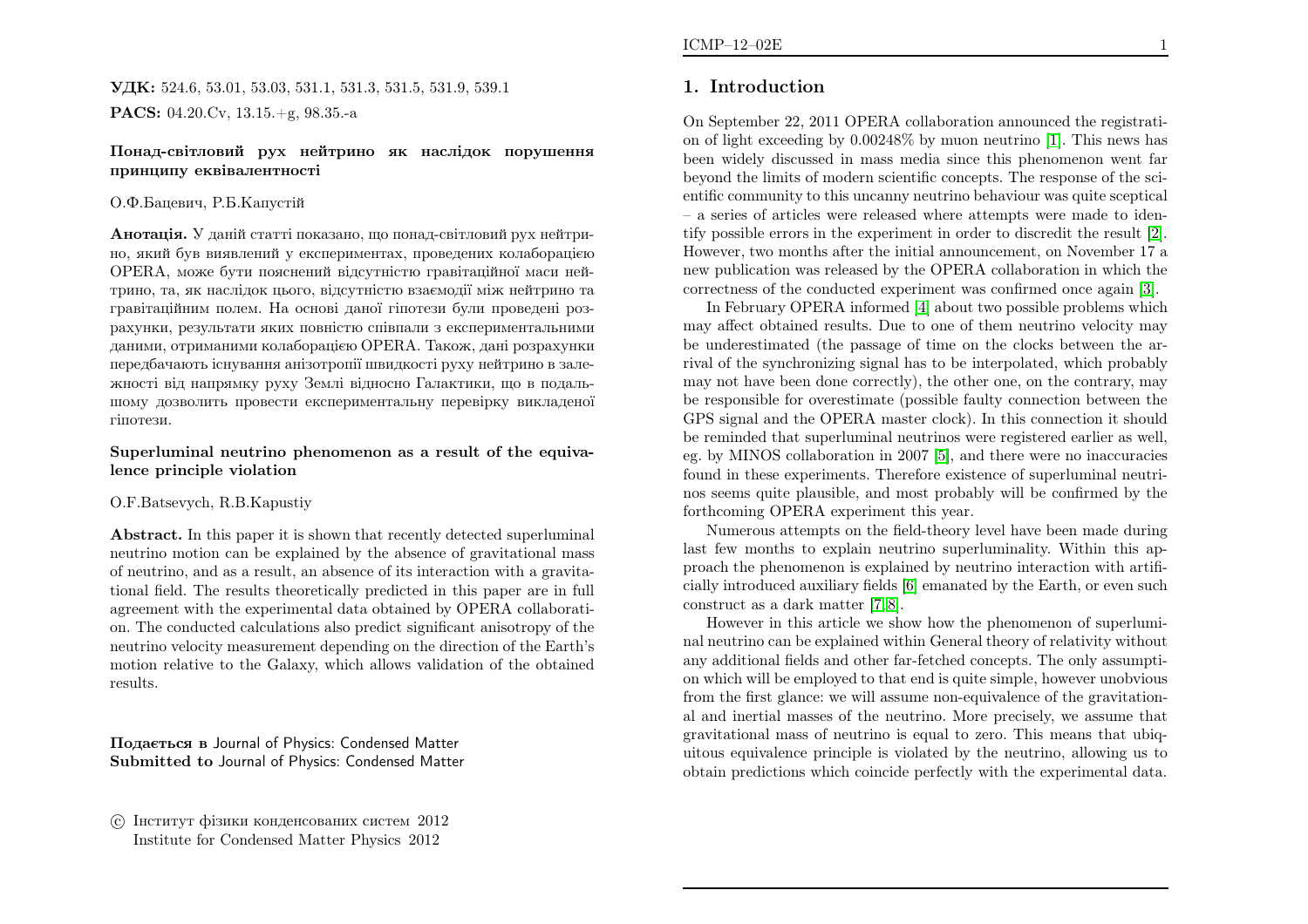# 2. Equation of free neutrino motion

The equation of free motion [\[9](#page-7-0)[–11\]](#page-7-1) of an ordinary mass particle havingCartesian coordinates  $\mathbf{x} = \{x^{\alpha}\} = \{ct, \vec{x}\}\$ in gravitational field is

<span id="page-2-4"></span>
$$
\frac{d^2x^{\alpha}}{d\tau^2} + \Gamma^{\alpha}_{\mu\nu}\frac{dx^{\mu}}{d\tau}\frac{dx^{\nu}}{d\tau} = 0,
$$
\n(1)

where affine connection  $\Gamma^{\alpha}_{\mu\nu}$  is the source of the gravitational force acting on the particle.

Equation [\(1\)](#page-2-0) is written with the assumption that gravitational  $m_g$ and inertial  $m_I$  masses of the object are the same, which is the essence of the equivalence principle. What should be written instead of [\(1\)](#page-2-0) if the two masses are not equal? The answer to this question is quite straightforward in the case of <sup>a</sup> weak field when Newtonian approximation can be used to express the affine connection via the intensity of the field as $\Gamma^i_{00} \sim \frac{\partial \Phi}{\partial x^i}$ , where  $\Phi$  is the gravitational potential. In this case Eq [\(1\)](#page-2-0) becomes the well-known Newtonian law of gravitation

<span id="page-2-2"></span>
$$
\frac{d^2\vec{x}}{dt^2} + \frac{\partial \Phi}{\partial \vec{x}} = 0,
$$

which follows from the second Newton law  $m_I \frac{d^2 \vec{x}}{dt^2} = \vec{F}_g$  with the gravitational force  $\vec{F}_g = -m_g \frac{\partial \Phi}{\partial \vec{x}}$ . If the ratio of the masses  $\mu = m_g/m_I$  is not equal to 1, the gravitation reads  $\frac{d^2\vec{x}}{dt^2} + \mu \frac{\partial \Phi}{\partial \vec{x}} = 0$ , and multiplier  $\mu$ appears in front of  $\Gamma^{\alpha}_{\mu\nu}$  in Eq. [\(1\)](#page-2-0) as well.

 Our main statement is that the gravitational and the inertial masses of neutrino are not equivalent, and the gravitational mass of neutrino is equal to zero. So further on we will be interestedin the special case of  $\mu = 0$ . Hence, equation [\(1\)](#page-2-0) for the neutrino should be rewritten as

$$
\frac{d^2x^{\alpha}}{d\tau^2} = 0.\t\t(2)
$$

 The solution of Eq. [\(2\)](#page-2-1) is <sup>a</sup> movement with the constant speed,  $dx^{\alpha}/d\tau = \text{const}^{\alpha}$ , or explicitly for the space component:

$$
\vec{v} = \frac{d\vec{x}}{dt} = \vec{\text{const}}.\tag{3}
$$

It is important to realize that Eq. [\(3\)](#page-2-2) holds not only in the space outside any local gravitational non-homogeneities, but as well inside thegravitational field, even as strong as one of <sup>a</sup> black hole.

We remind here that  $Eq(2)$  $Eq(2)$  $Eq(2)$  is written for a special case of Cartesianlike coordinates, for which affine connection disappears in the absence

of gravitation. Generally, metric tensor  $g_{ij}(\boldsymbol{x})$  and affine connection  $\Gamma^{\alpha}_{\mu\nu}(\boldsymbol{x})$  depend on coordinates  $\boldsymbol{x}$  not only because of the presence of gravitational potential <sup>Φ</sup>, but also due to inherent properties of curvilinear coordinates. In such genera<sup>l</sup> case the equation of free motion forgravitationally-neutral particle (neutrino) is

<span id="page-2-3"></span><span id="page-2-0"></span>
$$
\frac{d^2x^{\alpha}}{d\tau^2} + {\alpha \choose \mu} \left(\boldsymbol{x}\right) \frac{dx^{\mu}}{d\tau} \frac{dx^{\nu}}{d\tau} = 0, \tag{4}
$$

where  $\begin{cases} \alpha \\ \mu \end{cases}$   $(\mathbf{x}) = \Gamma^{\alpha}_{\mu\nu}(\mathbf{x})|_{\Phi=0}$  is the affine connection calculated for 'switched off' gravity and consequently in flat space-time.

<span id="page-2-5"></span>Equation [\(4\)](#page-2-3) states that neutrino 'lives' in Minkowski (*flat*) spacetime equipped with the metric tensor  $\eta_{ij} (\bm{x}) = g_{ij} (\bm{x})|_{\Phi=0}$ . Hence, space-time interval  $ds_0 = 0$  in Minkowski world, which corresponds to propagation with the speed of light, may correspond to  $ds < 0$  in gravitationally-affected world, for gravitationally-neutral particle is travelling not along distorted geodesic line, but along <sup>a</sup> straight short-cutbetween two points.

## <span id="page-2-1"></span>3. Velocity of neutrino

An observer on the Earth surface is subject to gravitational influences of many massive objects, most important of which are summarized in <sup>a</sup>Table  $1^1$  $1^1$  [\[12–](#page-7-2)[17\]](#page-7-3).

 From the Table <sup>1</sup> it follows that the strongest gravity field is that of our <sup>p</sup>lanet; however, the strongest gravitational potentials is thatof our Galaxy,  $\Phi_{\Gamma} = \frac{GM_{\Gamma}}{R_{\Gamma}}$ , by a few orders of magnitude. There-<br>fore honographs we will ignore all gravitational potentials, execut of fore henceforth we will ignore all gravitational potentials, except of  $\Phi_{\Gamma}$ . To describe gravitational effects on the Earth's observer, we will use the Schwarzschild metric written in isotropic Cartesian coordinates $\{dt', d\vec{x}'\}$  at rest relatively to the Galactic centre (referred henceforth as Galactic-fixed coordinate system, GCS) as follows [\[18](#page-7-4), [19\]](#page-7-5)

$$
ds^{2} = \frac{\left(1 - \frac{\Phi_{\Gamma}}{2c^{2}}\right)^{2}}{\left(1 + \frac{\Phi_{\Gamma}}{2c^{2}}\right)^{2}}c^{2}dt'^{2} - \left(1 + \frac{\Phi_{\Gamma}}{2c^{2}}\right)^{4}d\vec{x}'^{2}.
$$
 (5)

GCS is asymptotically plain, for significant distances  $g_{\alpha\beta} = \eta_{\alpha\beta}$ . It is obvious that after 'switching off' gravity the equality  $g_{\alpha\beta}=\eta_{\alpha\beta}$  will

<sup>&</sup>lt;sup>1</sup>The Galactic potential is defined with an assumption that the total mass of the Galaxy is located in its centre.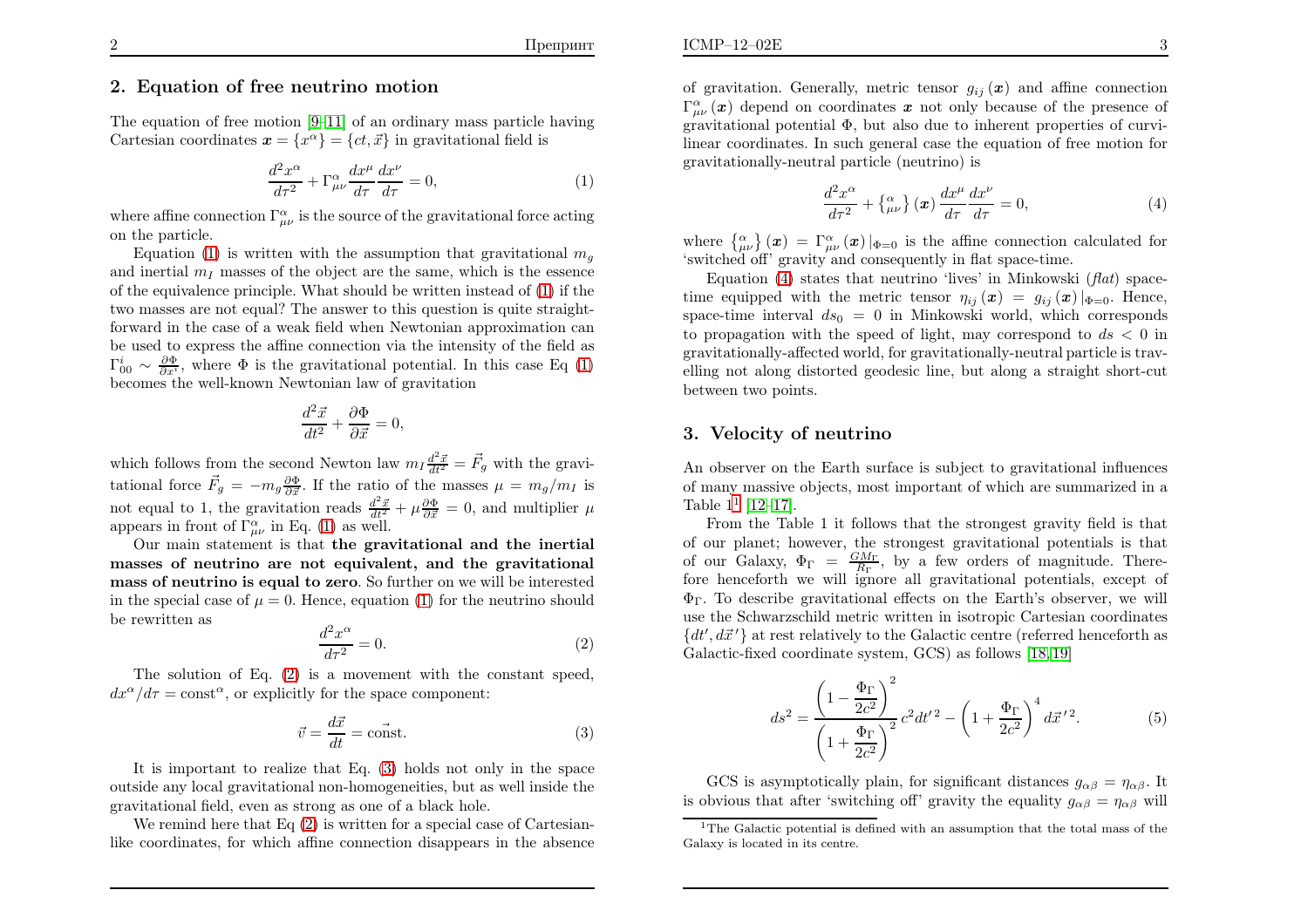| Space objects:                                                                                                 | Earth              | Sun                                                       | Galaxy               | M31                                       | M33                                                              |
|----------------------------------------------------------------------------------------------------------------|--------------------|-----------------------------------------------------------|----------------------|-------------------------------------------|------------------------------------------------------------------|
| Gravitational<br>mass: $M$ , $kq$                                                                              |                    | $5.974 \cdot 10^{24}$ $1.9891 \cdot 10^{30}$              | $3.78 \cdot 10^{42}$ | $2.45 \cdot 10^{42}$                      | $1.0 \cdot 10^{41}$                                              |
| the<br>Distance to<br>the<br>surface of<br>Earth: $R, m$                                                       | $6.371 \cdot 10^6$ | $1.496 \cdot 10^{11}$                                     |                      | $2.59 \cdot 10^{20}$ 2.43 $\cdot 10^{22}$ | $2.62 \cdot 10^{22}$<br>$(8.40 kpc)$ (788 kpc) (850 kpc)         |
| Gravitational po-<br>tential which cre-<br>ates mass $M$ on<br>the surface of the<br>Earth: $\Phi$ , $m^2/s^2$ | $6.258 \cdot 10^7$ | $8.874 \cdot 10^8$ 9.74 $\cdot 10^{11}$ 6.73 $\cdot 10^9$ |                      |                                           | $2.55 \cdot 10^8$                                                |
| The intensity of<br>the gravitational<br>field on the surface<br>of the Earth:<br>$g = \Phi/R$ , $m/s^2$       | 9.822              | $5.932 \cdot 10^{-3}$                                     |                      |                                           | $3.76 \cdot 10^{-9}$ $2.77 \cdot 10^{-13}$ $9.72 \cdot 10^{-15}$ |

Table 1. The gravitational influences of the space objects to the observer on the Earth

hold everywhere, and the free motion equation [\(2\)](#page-2-1) will give

<span id="page-3-4"></span>
$$
\vec{v}' = \frac{d\vec{x}'}{dt'} = \text{const.}\tag{6}
$$

Therefore an observer far from the centre of the Galaxy will measurethe neutrino velocity  $\vec{v}$  to be equal to  $\vec{v}_{\nu,E}$  from Eq. [\(3\)](#page-2-2) for the neutrino emitted on the Earth. This is not <sup>a</sup> case for all other speed measurements, e.g. even light will be measured to have speed  $c_E$  less than c.

The inertial Earth's observer coordinate system (referred henceforth as iECS) is moving with the speed

$$
\vec{V}_E = \vec{V}_S + \vec{V}_{E/S} \left( t \right),\tag{7}
$$

relative to the GCS due to the measurements in iECS. Here  $\vec{V}_S$  is the speed of the Sun's orbital motion around the Galactic centre,  $\vec{V}_{E/S} (t)$ is the orbital speed of the Earth around the Sun, which has <sup>a</sup> period of change equa<sup>l</sup> to one year.

To find the neutrino velocity  $\vec{V}$  in iECS, we introduce first inertial Galactic-fixed coordinate system (iGCS), which is located at the instantaneous Earth position, but at rest to the Galactic centre. Its coordinates $\{\tau, \vec{\rho}\}$  are related to the Galactic ones by the following *gravitational* 

*transformation*  $T(\Phi_{\Gamma})$ :

$$
d\tau = \frac{\left(1 - \frac{\Phi_{\Gamma}}{2c^2}\right)}{\left(1 + \frac{\Phi_{\Gamma}}{2c^2}\right)} dt'; \qquad d\vec{\rho} = \left(1 + \frac{\Phi_{\Gamma}}{2c^2}\right)^2 d\vec{x}'. \tag{8}
$$

Indeed, from Eq. [\(5\)](#page-2-5) it follows that coordinates [\(8\)](#page-3-0) <sup>y</sup>ield locally flatmetric  $\eta_{\alpha\beta}$ 

<span id="page-3-1"></span><span id="page-3-0"></span>
$$
ds^2 = c^2 d\tau^2 - d\vec{\rho}^2,\tag{9}
$$

<span id="page-3-2"></span>hence they may be regarded as locally-inertial coordinates.

<span id="page-3-5"></span>From  $(8)$  it also follows that in iGCS observer will measure the following neutrino velocity  $\vec{V}'$ :

<span id="page-3-3"></span>
$$
\vec{V}' = \frac{d\vec{\rho}}{d\tau} = \frac{\left(1 + \frac{\Phi_{\Gamma}}{2c^2}\right)^3}{\left(1 - \frac{\Phi_{\Gamma}}{2c^2}\right)} \frac{d\vec{x}'}{dt'} = \frac{\left(1 + \frac{\Phi_{\Gamma}}{2c^2}\right)^3}{\left(1 - \frac{\Phi_{\Gamma}}{2c^2}\right)} \vec{v}'.
$$
(10)

Neglecting terms of order  $c^{-4}$  and higher in Eq. [\(10\)](#page-3-1), we can write

$$
\vec{V}' \approx \left(1 + \frac{2\Phi_{\Gamma}}{c^2}\right) \vec{v}'.
$$
\n(11)

It is already obvious, that as the result of the gravitational transformation speed  $V'$  will be greater than  $v'$  by the factor

$$
\beta \equiv \left(1 + \frac{2\Phi_{\Gamma}}{c^2}\right) > 1.
$$
\n(12)

This speed is measured in iGCS, which is related to the Earth observer's iECS coordinates  $\{t_E, \vec{r}_E\}$  through the Lorentz boost  $\Lambda\left(\vec{V}_E\right)$ :

$$
dt_E = \frac{d\tau - \frac{\vec{V}_E d\vec{\rho}}{c^2}}{\gamma}; \qquad d\vec{r}_E = \frac{d\vec{\rho}_{\parallel} - \vec{V}_E d\tau}{\gamma} + d\vec{\rho}_{\perp}, \tag{13}
$$

where  $\gamma = \sqrt{1 - \vec{V}_{E}^{2}/c}$ the components of  $d\vec{\rho}$ , parallel and perpendicular, respectively, to  $\vec{V}_E$ .<br>From [\(13\)](#page-3-2) if follows that  $\vec{V} = \frac{d\vec{r}_E}{dt_E}$  and  $\vec{V}' = \frac{d\vec{\rho}}{dt}$  are related via ordinary<br>relativistic speed addition formula <sup>2</sup>.  $d\vec{\rho}_{\parallel} = \frac{d\vec{\rho} \cdot \vec{V}_E}{\vec{V}_E^2} \cdot \vec{V}_E$ , and  $d\vec{\rho}_{\perp} = d\vec{\rho} - d\vec{\rho}_{\parallel}$  are relativistic speed addition formula

$$
\vec{V} = \frac{\vec{V}_{\parallel}^{\prime} + \gamma \vec{V}_{\perp}^{\prime} - \vec{V}_{E}}{1 - \vec{V}^{\prime} \cdot \vec{V}_{E}/c^{2}}.
$$
\n(14)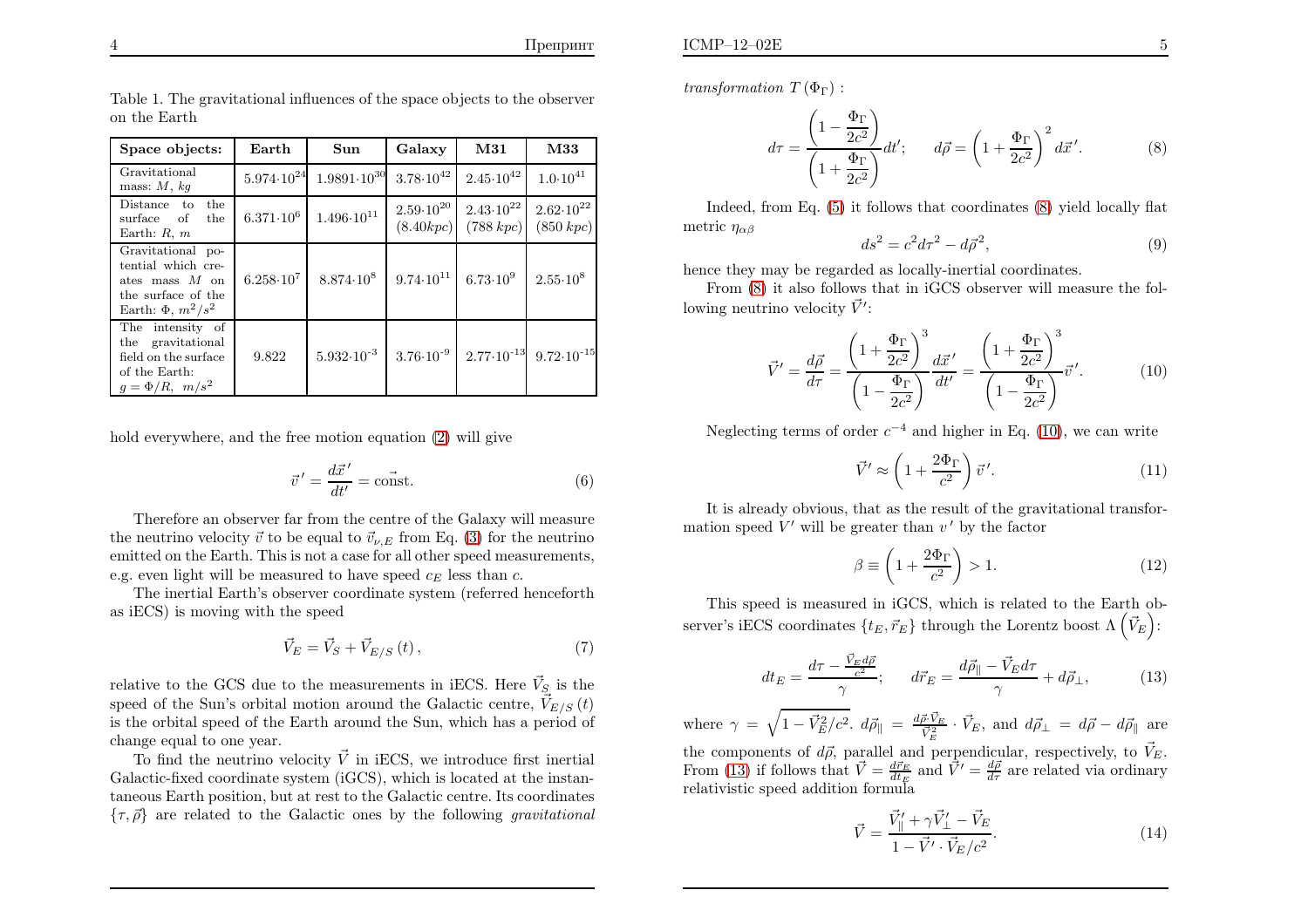Taking into account [\(11\)](#page-3-3), we get expression for the velocity of neutrino $\vec{V}$  measured in iECS through the velocity of neutrino  $\vec{v}^{\,\prime}$  measured in the GCS as follows

$$
\vec{V} = \frac{\beta \left(\vec{v}_{\parallel}^{\prime} + \gamma \vec{v}_{\perp}^{\prime}\right) - \vec{V}_{E}}{1 - \beta \vec{v} \cdot \vec{V}_{E}/c^{2}}.
$$
\n(15)

Due to relative movement of these reference systems, numeratorof [\(15\)](#page-4-0) has a drift term  $-\vec{V}_{E}$ . To avoid it, we must express  $\vec{V}$  via velocity of neutrino  $\vec{v}$  measured in *(flat)* Earth-fixed coordinate system (ECS) which is following the Earth at all times. ECS is related to GCS via theLorentz boost  $\Lambda(-\vec{v}_E)$ , where, due to gravitational transformation,

<span id="page-4-4"></span>
$$
\vec{v}_E = \frac{\vec{V}_E}{\beta} \approx \left(1 - \frac{2\Phi_\Gamma}{c^2}\right)\vec{V}_E
$$
\n(16)

is the Earth's speed measured in GCS. Therefore  $\vec{v}'$  can be expressed through neutrino velocity  $\vec{v}$ , measured in ECS, similarly to  $(14)$ 

$$
\vec{v}' = \frac{\vec{v}_{\parallel} + \gamma' \vec{v}_{\perp} + \vec{v}_{E}}{1 + \vec{v} \cdot \vec{v}_{E}/c^2},\tag{17}
$$

where  $\gamma' = \sqrt{1 - \vec{v}_E^2/c^2}$ .

Substituting [\(17\)](#page-4-1) into [\(15\)](#page-4-0), we finally get

$$
\vec{V} = \beta \gamma' \frac{\gamma' \vec{v}_{\parallel} + \gamma \vec{v}_{\perp}}{\gamma^2 + (1 - \beta^2) \frac{\vec{v} \cdot \vec{v}_{E}}{c^2}}.
$$
\n(18)

This formula contains no drift terms, as it relates speeds of the neutrino in two Earth-fixed reference systems, namely, flat (ECS) and inertial (iECS).

 Formula [\(18\)](#page-4-2) is the one which have sought for as it relates the Earthmeasured velocity of neutrino  $\vec{V}$  to the "flat" velocity of neutrino  $\vec{v}$ , which is ordinary velocity and can for example be expressed through theexperimentally measured neutrino energy  $E$  as

$$
v = c\sqrt{1 - \frac{m^2 c^4}{E^2}}.
$$
\n(19)

An interesting peculiarity of formula [\(18\)](#page-4-2), which may be <sup>a</sup> basis for future experimental validation of our model, is the dependence of the measured velocity on the direction at which neutrino was emitted relatively to the Earth's velocity.

# 4. Alternative derivation

Derivation of the formula [\(18\)](#page-4-2) was based on the sequence of transitionsbetween coordinate systems  $\text{ECS} \to \text{GCS} \to \text{iGCS} \to \text{iECS}$ . In terms of<br>the Lorentz boosts  $\Lambda$  (c) and *exavitational transformation*  $T(\Phi_{\text{D}})$  defined the Lorentz boosts  $\Lambda(\cdot)$  and *gravitational transformation*  $T(\Phi_{\Gamma})$  defined by [\(8](#page-3-0)), this may be summarized by

<span id="page-4-0"></span>
$$
\mathbf{V} = \Lambda \left( \beta \vec{v}_E \right) T \left( \Phi_\Gamma \right) \Lambda \left( -\vec{v}_E \right) \cdot \mathbf{v},\tag{20}
$$

<span id="page-4-3"></span>where all calculation complexities arise due to the fact that  $T(\Phi_{\Gamma})$  and  $\Lambda(\cdot)$  are not commuting with each other.

<span id="page-4-2"></span>The impossibility to make gravitational transformation on spot is in the fact that Schwarzschild metric is <sup>g</sup>iven in GCS which is at rest relatively to the Galactic centre, while an observer on the Earth is moving. Let us now rewrite the Schwarzschild interval [\(5\)](#page-2-5) in terms of the ECScoordinates  $\{t, \vec{x}\}$  related to the GCS coordinates  $\{t', \vec{x}'\}$  by the Lorentz boost  $\Lambda(-\vec{v}_E)$ :

<span id="page-4-1"></span>
$$
dt' = \frac{dt + \frac{\vec{v}_E d\vec{x}}{c^2}}{\gamma}; \qquad d\vec{x}' = \frac{d\vec{x}_{\parallel} + \vec{v}_E dt}{\gamma} + d\vec{x}_{\perp}.
$$
 (21)

Substituting these expressions in [\(5](#page-2-5)) we get with the accuracy of  $O(\Phi_{\Gamma}/c^2)$  the following:

$$
ds^{2} = \frac{c^{2}}{\beta} \left( \frac{\gamma dt + \frac{\vec{v}_{E} d\vec{x} \left(1 - \beta^{2}\right)}{c^{2} \gamma}}{\gamma'}\right)^{2} - \beta \left(\frac{\gamma''^{2}}{\gamma'^{2}} d\vec{x}_{\parallel}^{2} + d\vec{x}_{\perp}^{2}\right), \qquad (22)
$$
  
where  $\gamma'' = \sqrt{1 - \frac{\vec{v}_{E}^{2}}{c^{2} \beta^{2}}}.$ 

 Expression [\(22\)](#page-4-3) defines space-time distortion created by <sup>a</sup> point massmoving with the speed  $-\vec{v}_E$  about the origin, therefore it may be inter preted as <sup>a</sup> Galactic potential acting on the Earth's observer. Eq. [\(22\)](#page-4-3) was in purpose written in <sup>a</sup> form with explicitly extracted squared factor near  $c^2$ , which immediately allows us to perform transition to inertial coordinate system iECS with coordinates  $\{t_E, \vec{r}_E\}$  as follows

$$
dt_E = \beta^{-\frac{1}{2}} \cdot \frac{\gamma dt + \frac{\vec{v}_E \cdot d\vec{x} \left(1 - \beta^2\right)}{c^2 \gamma}}{\gamma'}, \qquad d\vec{r}_E = \beta^{\frac{1}{2}} \cdot \left(\frac{\gamma''}{\gamma'} d\vec{x}_{\parallel} + d\vec{x}_{\perp}\right). \tag{23}
$$

And for neutrino velocity  $\vec{V} = \frac{d\vec{r}_E}{dt_E}$  we obtain

$$
\vec{V} = \beta \gamma' \frac{\frac{\gamma'' \gamma}{\gamma'} \vec{v}_{\parallel} + \gamma \vec{v}_{\perp}}{\gamma^2 + (1 - \beta^2) \frac{\vec{v} \cdot \vec{v}_{E}}{c^2}}.
$$
\n(24)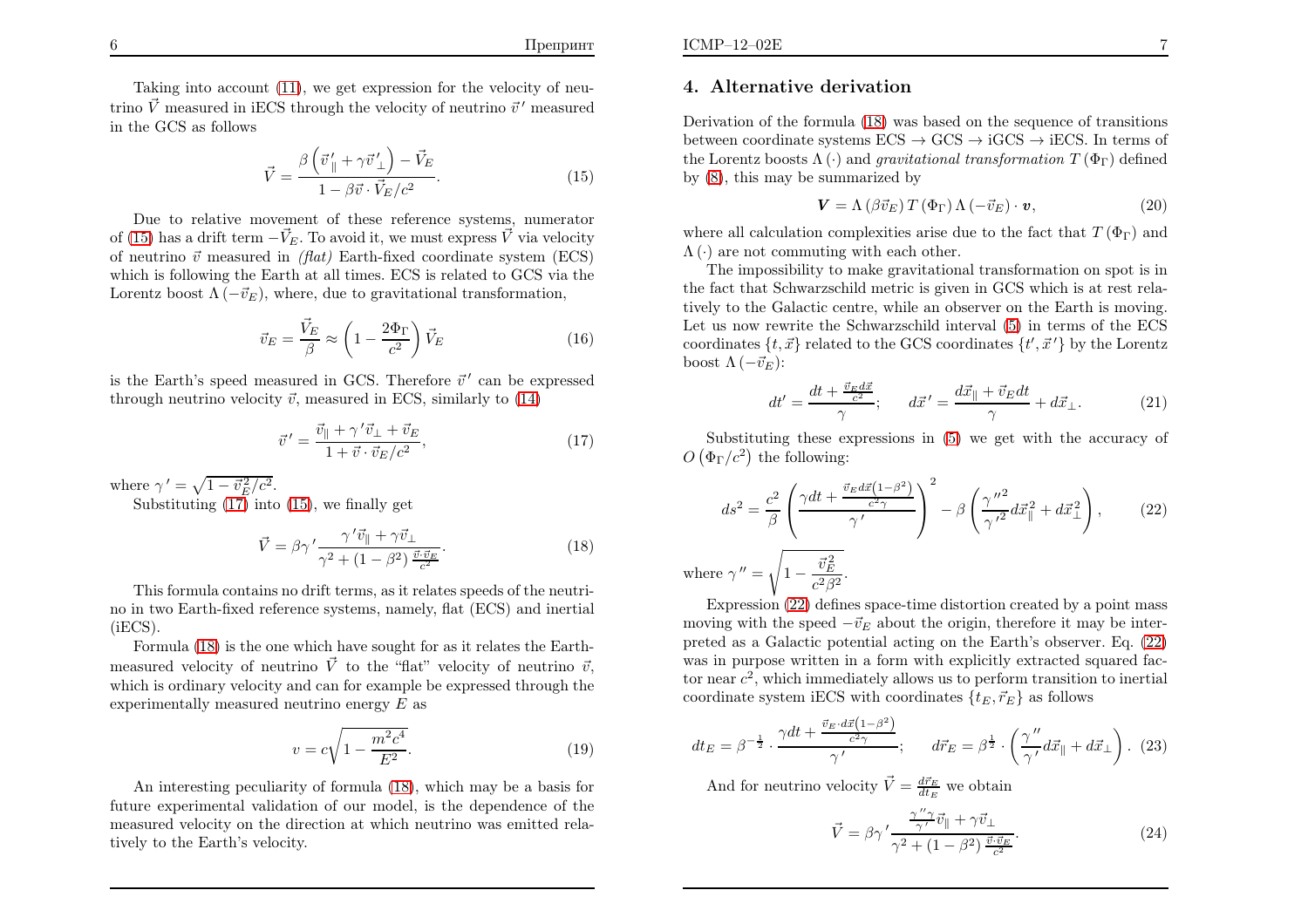This formula is equivalent to [\(18\)](#page-4-2) with accuracy of  $O$   $(c^{-5})$ , as during simplification of expression for the interval  $(22)$  we freely neglected terms of order  $O(\Phi_{\Gamma}^2/c^4)$  and higher.

### 5. Comparison with the experimental data

Since experiments of scientists of OPERA collaboration in which theymeasured  $V > c$  referred to muon neutrino, then in this paper we will spea<sup>k</sup> about exactly this type of neutrino [\[3\]](#page-6-2). However, most likely, that all conclusions of the article will be also fully fair for other types of neutrino. In experiments it was measured that light covered distance of  $S = 731\,278.0\ m$  in  $t_c = 2\,439\,280.9\ ns$ , while neutrino was ahead of light by

$$
\Delta t = 57.8 \pm 7.8 \text{ (stat.)} \pm \frac{8.3}{5.9} \text{ (sys.)} \quad ns. \tag{25}
$$

The relative deviation of neutrino velocity from the velocity of light, defined as

 $\lambda$ 

<span id="page-5-1"></span>
$$
W \equiv \frac{V - c}{c},\tag{26}
$$

is

$$
\delta V_{\text{OPERA}} = (2.37 \pm 0.32 \, (\text{stat.}) \pm \, ^{0.34}_{0.24} \, (\text{sys.}) ) \cdot 10^{-5}. \tag{27}
$$

Experimental measurements were split on two datasets with the neutrino energies of  $E_1 = 13.9$  GeV and  $E_2 = 42.9$  GeV. Experiments detected no dependence the muon neutrino velocity on its energy, whatindicates that the (inertial) mass of the neutrino is very small.

There are many estimates of the upper limit of the muon neutrinorest mass; now we will use the maximal one [\[20\]](#page-7-6)  $m_I(\nu_\mu)/c^2 = E_0 =$  2.2 MeV. For the experimentally detected neutrino energies deviation of the neutrino velocity  $v$  (in the flat coordinate system ECS), from the speed of light given by  $\delta v^{\text{lim}} = 1 - \sqrt{1 - (E_0/E)^2}$ , will be

$$
\delta v^{\text{lim}} (13.9 \text{ GeV}) < 1.25 \cdot 10^{-8};
$$
\n
$$
\delta v^{\text{lim}} (42.9 \text{ GeV}) < 1.31 \cdot 10^{-9}. \tag{28}
$$

These numbers are much less then the measured light speeds ex ceed [\(27\)](#page-5-0) and we will neglect (in ECS) the difference of the neutrinovelocity from  $c$  without any loss of precision. So, henceforth we put

$$
v \approx v^{\lim} = c. \tag{29}
$$

The above experimental studies were not the first to indicate that the neutrino velocity can exceed the speed of light. In particular, the similar results were obtained back in <sup>2007</sup> by <sup>a</sup> group of scientists from MINOS collaboration [\[5\]](#page-6-4). However, in all the previous studies the accuracy of the obtained results was much smaller; therefore one could not definitelystate the fact that the speed of light was exceeded by neutrino.

Taking into account [\(29\)](#page-5-1), we can expand the neutrino velocity [\(18\)](#page-4-2)into series and neglecting terms of order  $O\left(c^{-3}\right)$  and higher, we get

$$
V = \left(1 + \frac{2\Phi_{\Gamma}}{c^2} + \frac{4\Phi_{\Gamma}V_E}{c^3}\cos\alpha\right) \cdot c.
$$
 (30)

<span id="page-5-0"></span>Consequently,

<span id="page-5-2"></span>
$$
\delta V = \frac{2\Phi_{\Gamma}}{c^2} + \frac{4\Phi_{\Gamma} V_E}{c^3} \cos \alpha.
$$
 (31)

<span id="page-5-3"></span>Putting in formula [\(30\)](#page-5-2) the most recent estimates for numerical values  $V_E = 2.55 \cdot 10^5$  m/s and  $\Phi_{\Gamma} = 9.74 \cdot 10^{11}$  m<sup>2</sup>/s<sup>2</sup>, we obtain the following expression for the absolute value of the neutrino velocity

$$
V = (1 + 2.16744 \cdot 10^{-5} + 3.69 \cdot 10^{-8} \cos \alpha) \cdot c.
$$
 (32)

So, the experimentally measured value of  $\delta V$  must belong to the interval

$$
\delta V = 2.16744 \cdot 10^{-5} \pm 3.69 \cdot 10^{-8},\tag{33}
$$

where the second term is the purely anisotropic part; maximal or minimal values of  $\delta V$  are reached when the neutrino is emitted strictly collinear forward or backward, respectively, to the Earth's speed relative to theGalaxy.

An amazing coincidence of our estimate ([33\)](#page-5-3) with the experimental value [\(27\)](#page-5-0) is the strong confirmation of our hypothesis. Another possible way of verification of the <sup>g</sup>iven hypothesis would be an experimental approva<sup>l</sup> of the neutrino velocity anisotropy, but this certainly would demand increasing of the accuracy of measurements by two orders of magnitude.

There are other factors which can make  $\delta V$  variable. One of them is the seasonal movement of the Earth  $\vec{V}_{E/S} (t)$ , Eq. [\(7\)](#page-3-5). Taking for simplicity that the orbit of the Earth around the Sun is circular and theangle between the Earth orbital plane and the vector  $\vec{V}_S$  is  $\theta = 60^{\circ}$  [\[17\]](#page-7-3), it is easy to find that the absolute value of  $\vec{V}_E$  is given by

$$
V_E^2 = V_S^2 + V_{E/S}^2 + 2V_S V_{E/S} \cos \omega \cos \theta, \tag{34}
$$

where  $\omega \in [0, 2\pi]$  is the angle of the annual motion of the Earth around the Sun,  $V_S = 2.54 \cdot 10^5 \, m/s$  [\[16\]](#page-7-7), and the average  $V_{E/S} = 2.978 \cdot$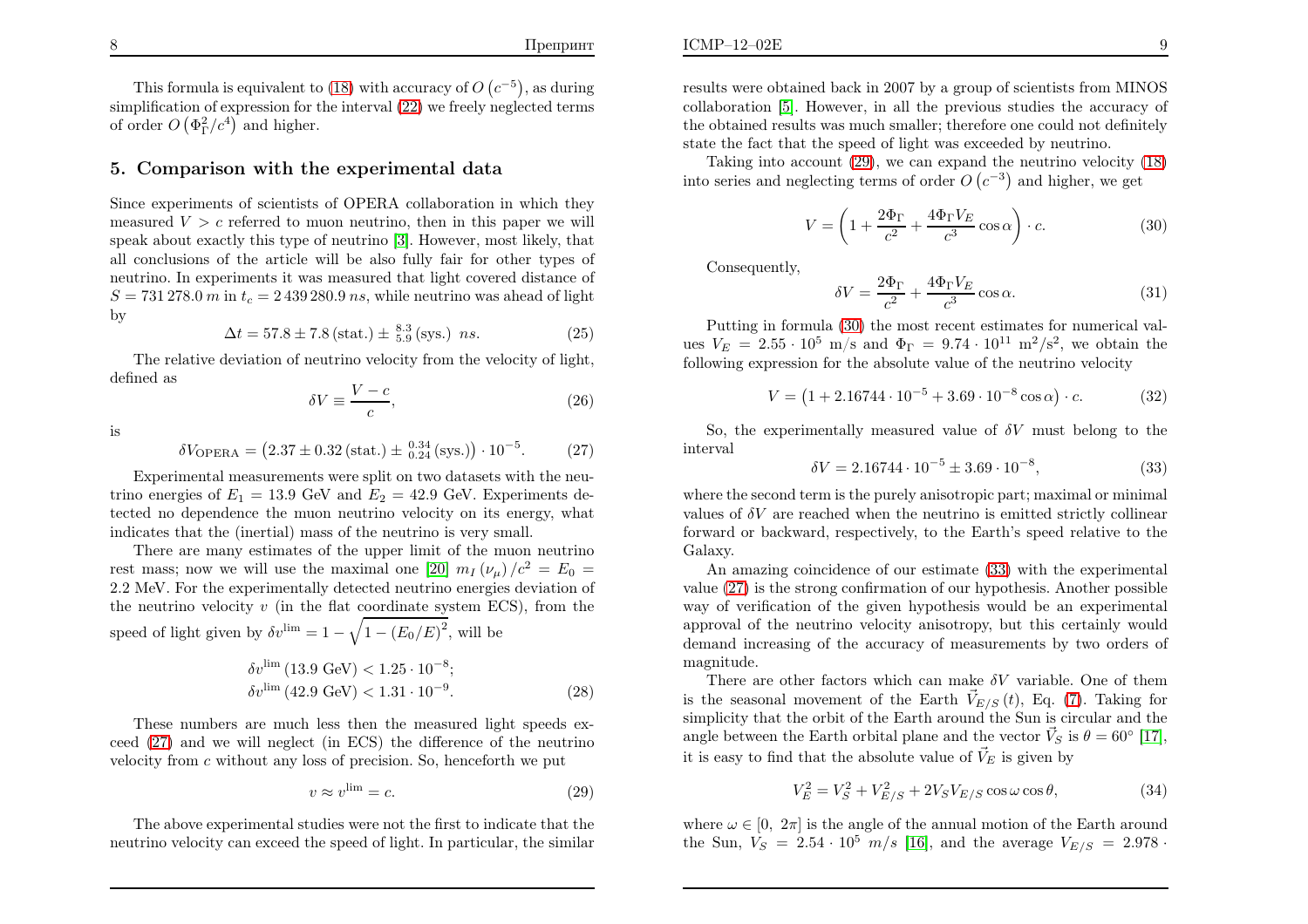$10^4$  m/s [\[17\]](#page-7-3). The maximal and minimal values of  $V_E$  then will be

$$
V_{E,\min/\max} = \sqrt{V_S^2 + V_{E/S}^2 \pm 2V_S V_{E/S} \cos \theta},
$$
 (35)

$$
V_{E,\min} = 2.40 \cdot 10^5 \ m/s; \qquad V_{E,\max} = 2.70 \cdot 10^5 \ m/s. \tag{36}
$$

Performing numerical calculations of  $\delta V$  for  $V_{E,\text{min/max}}$ , we obtain the correction to  $\delta V$ 

<span id="page-6-7"></span><span id="page-6-6"></span>
$$
\Delta \delta V_{\text{seasonal}} = \pm 2.2 \cdot 10^{-9}.
$$
 (37)

The final expression which incorporates all corrections may be presented as

$$
\delta V = 2.16744 \cdot 10^{-5} \pm (3.69 \cdot 10^{-8})_{\text{directional}} \pm (2.2 \cdot 10^{-9})_{\text{seasonal}}. (38)
$$

### 6. Conclusion and discussion

Our attempt to explain superluminal neutrino velocity measured in OPERA experiment was made by assuming that the gravitational neutrino mass is equa<sup>l</sup> to zero, which makes neutrino movement insensitive to gravitational space-time distortion. Formulas [\(18\)](#page-4-2) and [\(24\)](#page-4-4) were obtained, relating neutrino velocity  $V(z)$  measured by an observer on the Earth (laboratory) with neutrino velocity  $v \leq c$ ) which it would have if it were an ordinary particle. Taking into account that the neutrino velocity for experimentally measured energies is very close to thespeed of light in the *flat* coordinate system, we set  $v \approx c$ , giving possible error not higher than  $10^{-8}$ . The theoretical estimate of relative neutrino velocity deviation from the speed of light  $\delta V$  gives positive value [\(38\)](#page-6-8), which coincides perfectly with OPERA result [\(27\)](#page-5-0).

This coincidence is even more remarkable if we take into account that the gravitational potential of the Galaxy and other variables which are involved in formula [\(18\)](#page-4-2) are known with <sup>a</sup> substantial inaccuracy, as well as other simplifying assumptions, such as neglecting the gravitational influence of all objects on the Earth with the exception of the Galaxy, approximation of the metric tensor as if it were generated by the point mass located in the centre of Galaxy etc.

Another confirmation to correctness of our model is an astronomical registration of neutrino and light emission from the supernova outburst SN 1987A [\[21,](#page-7-8)[22\]](#page-7-9) in Large Magellanic Cloud, which showed <sup>a</sup> 4-hour neutrino outrun. If neutrino were travelling with <sup>a</sup> constant speed measuredby OPERA all the time, the outrun would be <sup>4</sup> years. Due to our model

neutrino is not an ordinary tachyon, which is always faster than light, so the smaller the neutrino's energy, the smaller the neutrino's velocity. Itis well known that the energy of the detected neutrino from  $SN$  1987A was <sup>3</sup> order of magnitude smaller then in OPERA experiments. Thus, in the inter-galactic space where the metric is more flat, the neutrino travels with <sup>a</sup> velocity not greater than the speed of light. Therefore theregistered light delay was only <sup>4</sup> hours rather than <sup>4</sup> years.

<span id="page-6-8"></span><span id="page-6-5"></span><span id="page-6-4"></span><span id="page-6-3"></span><span id="page-6-2"></span><span id="page-6-1"></span><span id="page-6-0"></span>Justification of neutrino superluminal velocity made in this paper has far-reaching consequences (superluminality itself has them on the first <sup>p</sup>lace). It may be <sup>a</sup> hint to validation alternate theories of gravitation, such as for example, N.Rosen's bi-metric theory [\[23](#page-7-10),[24\]](#page-7-11). "Legalization" of superluminal neutrino means revision of quantum field theory principles as well. Indeed, superluminality of <sup>a</sup> neutrino implies violation of causal relationships, which was an allowance, previously made only for virtual particles.

 Despite the aforementioned explanations of existing experimental facts provided by our model, one can finally confirm its correctness only by experimental detecting of the anisotropy of neutrino velocity. This will certainly demand increase of measurement accuracy by two orders of magnitude. Detecting of seasonal velocity fluctuations, also predictedby our model, will need even higher precision.

### References

- 1. T.Adam at al, *Measurement of the neutrino velocity with the OPERAdetector in the CNGS beam*, [arXiv:1109.4897v1](http://arxiv.org/abs/1109.4897v1) (2011).
- 2. R.van Elburg, *Measuring Time of Flight Using Satellite-BasedClocks*, [arXiv:1110.2685v4](http://arxiv.org/abs/1110.2685v4) (2011).
- 3. T.Adam at al, *Measurement of the neutrino velocity with the OPERAdetector in the CNGS beam*, [arXiv:1109.4897v2](http://arxiv.org/abs/1109.4897v2) (2011).
- 4. E.S.Reich, *Flaws found in faster-than-light neutrino measurement*, doi:10.1038/nature.2012.10099 (2012)
- 5. P.Adamson at al, *Phys.Rev.* D <sup>76</sup>: <sup>072005</sup> (2007); [arXiv:0706.0437v3.](http://arxiv.org/abs/0706.0437)
- 6. G.Dvali and A.Vikman, *Price for Environmental Neutrino-Superluminality*, [arXiv:1109.5685v1](http://arxiv.org/abs/1109.5685v1) (2011).
- 7. J.Schechter and M.N.Shahid, *Neutrinos with velocities greater thanc?*, [arXiv:1201.4374v1](http://arxiv.org/abs/1201.4374v1) (2012).
- 8. E.Ciuffoli, J.Evslin, Jie Liu and Xinmin Zhang, *OPERA and <sup>a</sup> Neutrino Dark Energy Model*, [arXiv:1109.6641v2](http://arxiv.org/abs/1109.6641) (2011).